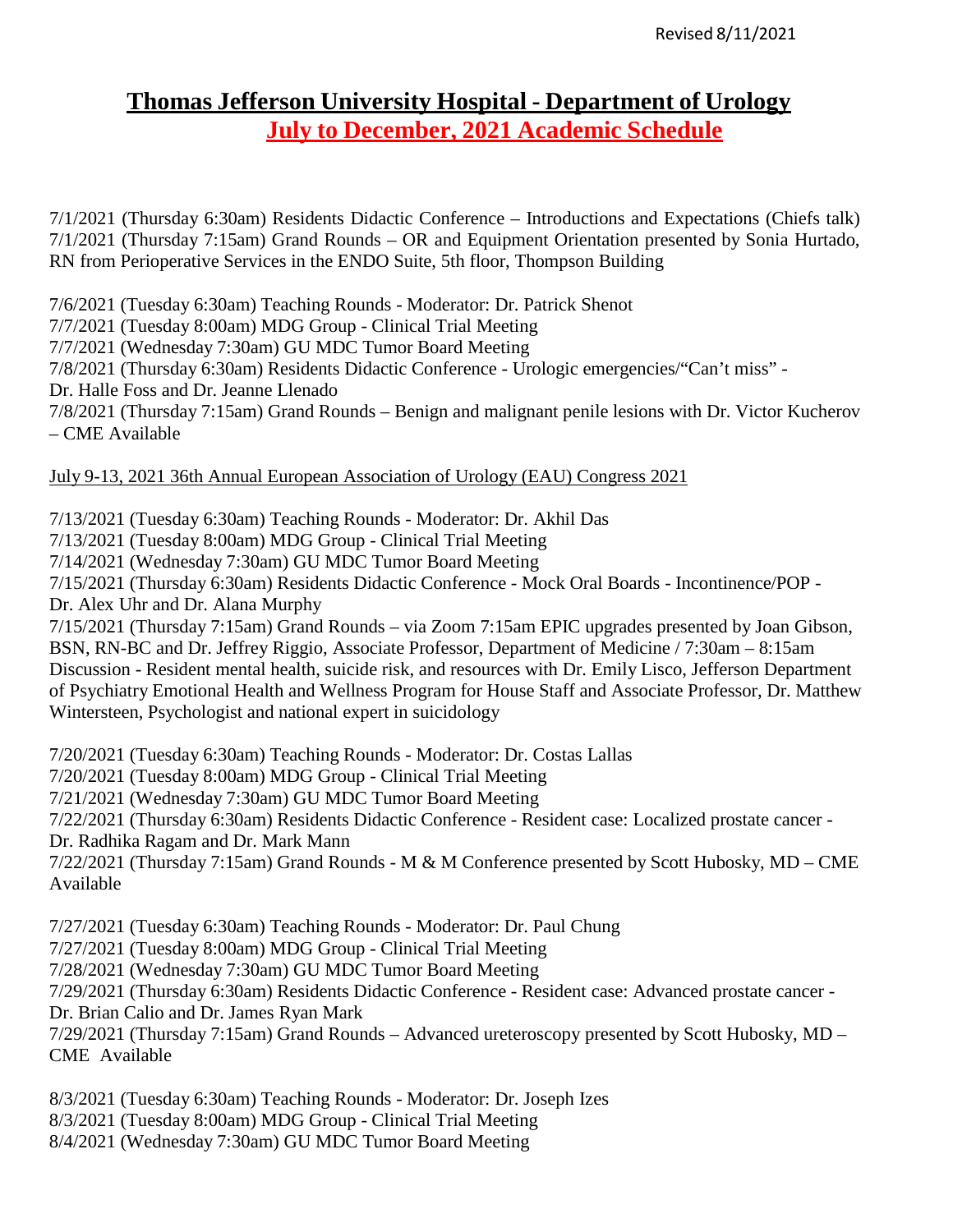#### Revised 8/11/2021

8/5/2021 (Thursday 6:30am) Residents Didactic Conference - Botox Training - Tara Mansberger, Allergan 8/5/2021 (Thursday 7:15am) Grand Rounds – Complications of female reconstruction with Dr. Alana Murphy – CME Available

8/10/2021 (Tuesday 6:30am) Teaching Rounds - Moderator: Dr. Aseem Malhotra

8/10/2021 (Tuesday 8:00am) MDG Group - Clinical Trial Meeting

8/11/2021 (Wednesday 7:30am) GU MDC Tumor Board Meeting

8/12/2021 (Thursday 6:30am) Residents Didactic Conference - Resident case: Urodynamics - Dr. Joon Yau Leong and Dr. Patrick Shenot

8/12/2021 (Thursday 7:15am) Grand Rounds – New developments in surgical BPH management with Dr. Akhil Das – CME Available

8/17/2021 (Tuesday 6:30am) Teaching Rounds - Moderator: Dr. Paul Chung

8/17/2021 (Tuesday 8:00am) MDG Group - Clinical Trial Meeting

8/18/2021 (Wednesday 7:30am) GU MDC Tumor Board Meeting

8/19/2021 (Thursday 6:30am) Residents Didactic Conference - Mock Oral Boards - Upper tract obstruction - Dr. Ben Rudnick and Dr. Scott Hubosky

8/19/2021 (Thursday 7:15am) Grand Rounds – Study Design in Clinical Research: Randomized Trials and Observational Studies with Dr. Benjamin Leiby, Associate Professor, Division Head, Biostatistics, Jefferson University Hospital – CME Available

8/24/2021 (Tuesday 6:30am) Teaching Rounds - Moderator: Dr. Patrick Gomella

8/24/2021 (Tuesday 8:00am) MDG Group - Clinical Trial Meeting

8/25/2021 (Wednesday 7:30am) GU MDC Tumor Board Meeting

8/26/2021 (Thursday 6:30am) Residents Didactic Conference - Resident case: Erectile dysfunction -

Dr. Maria D'Amico and Dr. Irvin Hirsch

8/26/2021 (Thursday 7:15am) Grand Rounds – M & M Conference presented by Scott Hubosky, MD – CME Available

8/31/2021 (Tuesday) 6:30am Teaching Rounds – Moderator: Dr. Aseem Malhotra

8/31/2021 (Tuesday 8:00am) MDG Group - Clinical Trial Meeting

9/1/2021 (Wednesday 7:30am) GU MDC Tumor Board Meeting

9/2/2021 (Thursday 6:30am) Residents Didactic Conference - Resident case: Surgical stone disease -

Dr. Courtney Capella and Dr. Joseph Izes

9/2/2021 (Thursday 7:15am) Grand Rounds – Genomics and genetics in prostate cancer with Dr. Leonard Gomella – CME Available

9/7/2021 (Tuesday 6:30am) Teaching Rounds - Moderator: Dr. Akhil Das

9/7/2021 (Tuesday 8:00am) MDG Group - Clinical Trial Meeting

9/8/2021 (Wednesday 7:30am) GU MDC Tumor Board Meeting

9/8/2021 (Wednesday 6:00pm) Journal Club with Guest Speaker: Dr. Costas Lallas

9/9/2021 (Thursday 6:30am) Residents Didactic Conference - SIM Center

9/9/2021 (Thursday 7:15am) Grand Rounds – Resident debate #1: pro/con lymph node dissection for

favorable intermediate risk prostate cancer with Dr. Benjamin Rudnick and Dr. Anthony Tokarski moderated by Dr. Costas Lallas – CME Available

#### September 10-13, 2021 The American Urological Association (AUA) 2021 Annual Meeting

9/14/2021 (Tuesday 6:30am) Teaching Rounds - Moderator: Dr. Irvin Hirsch

9/14/2021 (Tuesday 8:00am) MDG Group - Clinical Trial Meeting

9/15/2021 (Wednesday 7:30am) GU MDC Tumor Board Meeting

9/16/2021 (Thursday 6:30am) Residents Didactic Conference - Mock Oral Boards - Bladder cancer - Dr.

Anthony Tokarski and Dr. James Ryan Mark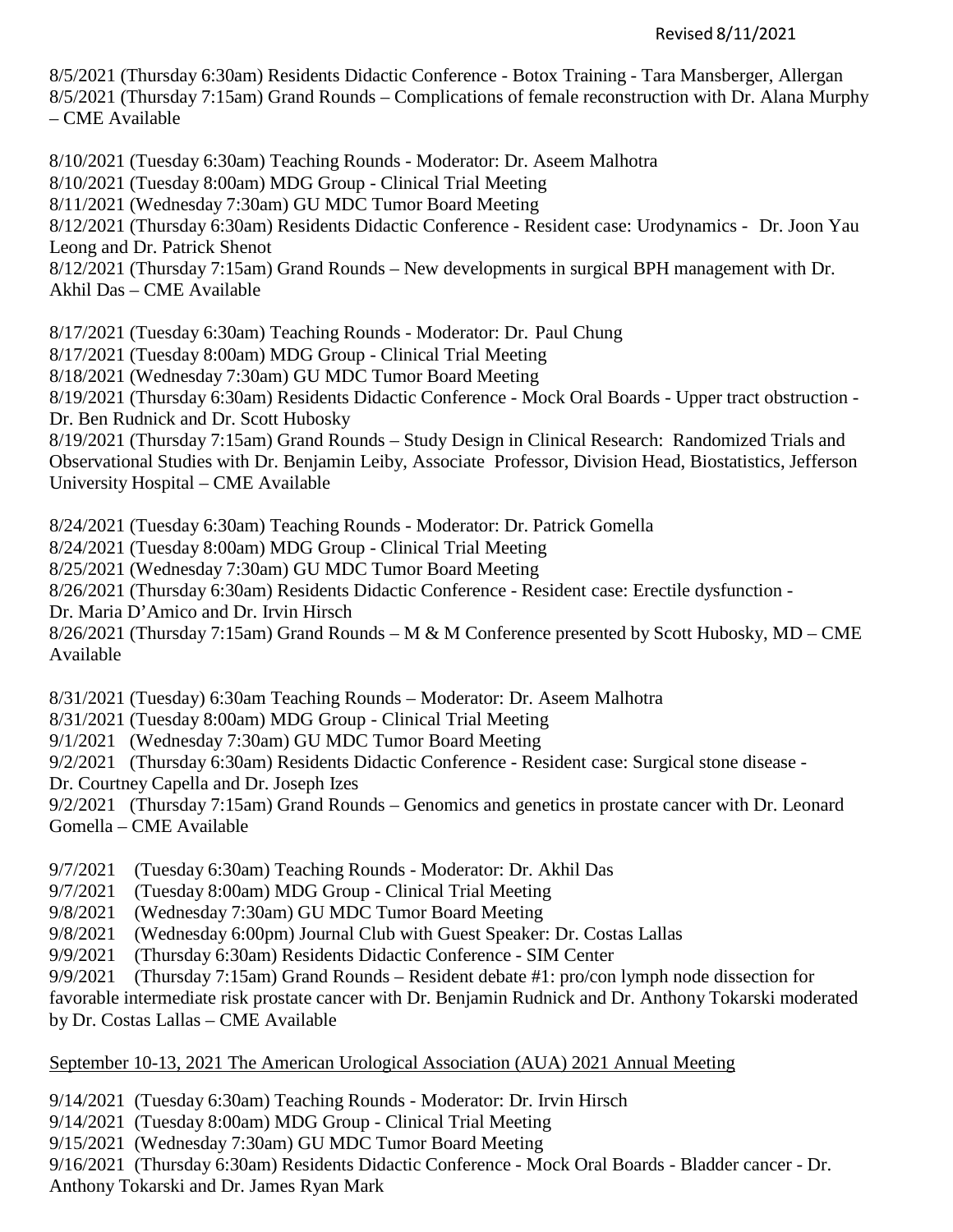9/16/2021 (Thursday 7:15am) Grand Rounds – Physical therapy role in managing prostate cancer side effects with Nicole Dugan PT, DPT, CLT-LANA, WCS, Jefferson Rehabilitation Department – CME Available

September 21-25, 2021 World Congress of Endourology 2021

- 9/21/2021 (Tuesday 6:30am) Teaching Rounds Moderator: Dr. Jeanne Llenado
- 9/21/2021 (Tuesday 8:00am) MDG Group Clinical Trial Meeting
- 9/22/2021 (Wednesday 7:30am) GU MDC Tumor Board Meeting

9/23/2021 (Thursday 6:30am) Residents Didactic Conference - Resident case: Testosterone deficiency -

Dr. Andrew Salib and Dr. Perry Weiner

9/23/2021 (Thursday 7:15am) Grand Rounds – M & M Conference presented by Scott Hubosky, MD – CME Available

9/28/2021 (Tuesday 6:30am) Teaching Rounds - Moderator: Dr. Perry Weiner

9/28/2021 (Tuesday 8:00am) MDG Group - Clinical Trial Meeting

- 9/29/2021 (Wednesday 7:30am) GU MDC Tumor Board Meeting
- 9/30/2021 (Thursday 6:30am) Residents Didactic Conference Peds VP case review

9/30/2021 (Thursday 7:15am) Grand Rounds – TBD – CME Available

October 1, 2021 2nd Global Society of Rare Genitourinary Tumors Summit

10/5/2021 (Tuesday 6:30am) Teaching Rounds - Moderator: Dr. Patrick Gomella

10/5/2021 (Tuesday 8:00am) MDG Group - Clinical Trial Meeting

10/6/2021 (Wednesday 7:30am) GU MDC Tumor Board Meeting

10/7/2021 (Thursday 6:30am) Residents Didactic Conference - High yield pediatrics - Dr. Keara De Cotiis,

Nemours/Alfred I. duPont Hospital for Children, Division of Urology, Department of Surgery

10/7/2021 (Thursday 7:15am) Grand Rounds – GU embryology with Dr. Ahmad Bani Hani, Division of

Urology, Department of Surgery, Nemours/Alfred I. duPont Hospital for Children – CME Available

October 7-9, 2021 Advanced Prostate Cancer Consensus Conference (APCCC 2021) – Virtual October 7-11, 2021 AACR-NCI-EORTC International Conference on Molecular Targets and Cancer **Therapeutics** 

10/12/2021 (Tuesday 6:30am) Teaching Rounds - Moderator: Dr. Whitney Smith

10/12/2021 (Tuesday 8:00am) MDG Group - Clinical Trial Meeting

10/13/2021 (Wednesday 7:30am) GU MDC Tumor Board Meeting

10/13/2021 (Wednesday) The L. William Ferris, MD Memorial Lectureship in Pediatric Urology – Guest VP - Dr. Michael Metro, Chief of Reconstructive Urology at Temple University

10/14/2021 (Thursday 7:00am) Grand Rounds – Pediatric Urology VP - Hypospadias Repair, Now What? - Dr. Michael Metro, Chief of Reconstructive Urology at Temple University – CME Available

## October 16-21, 2021 MD Anderson Cancer Center Multidisciplinary Collaborative Cancer Care Conference 2020

10/19/2021 (Tuesday 6:30am) Teaching Rounds - Moderator: Dr. Mark Mann

10/19/2021 (Tuesday 8:00am) MDG Group - Clinical Trial Meeting

10/20/2021 (Wednesday 7:30am) GU MDC Tumor Board Meeting

10/21/2021 (Thursday 6:30am) Residents Didactic Conference - Mock Oral Boards - Pediatric upper tract dilation - Dr. Victor Kucherov and Dr. Jennifer Hagerty

10/21/2021 (Thursday 7:15am) Grand Rounds – "Using Clinical Cases to Review Code Status and End-of-Life Issues" with Herbert Patrick, MD, MSEE Chairperson, Ethics Committee, Intensivist, Division of Critical Care Medicine and Critical Care Medicine Fellowship Program Director, Jefferson Health - Northeast – CME Available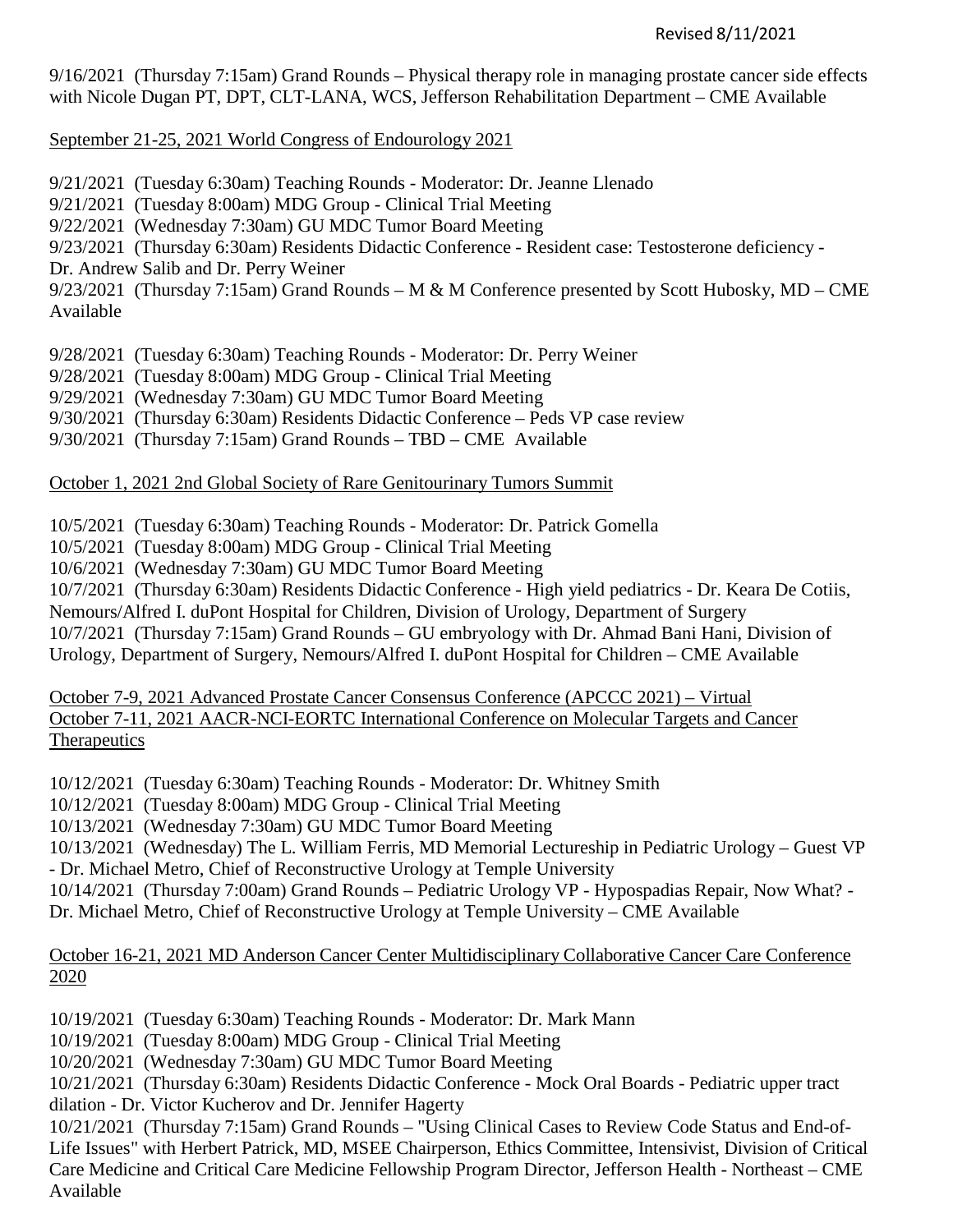### October 24-27, 2021 2021 American Society for Radiation Oncology (ASTRO) 63rd Annual Meeting

10/26/2021 (Tuesday 6:30am) Teaching Rounds - Moderator: Dr. Scott Hubosky

10/26/2021 (Tuesday 8:00am) MDG Group - Clinical Trial Meeting

10/27/2021 (Wednesday 7:30am) GU MDC Tumor Board Meeting

10/28/2021 (Thursday 6:30am) Residents Didactic Conference - Resident case: RCC – Dr. Halle Foss and Dr. Thenu Chandrasekar

10/28/2021 (Thursday 7:15am) Grand Rounds – M & M Conference presented by Scott Hubosky, MD – CME Available

11/2/2021 (Tuesday 6:30am) Teaching Rounds - Moderator: Dr. Alana Murphy

11/2/2021 (Tuesday 8:00am) MDG Group - Clinical Trial Meeting

11/3/2021 (Wednesday 7:30am) GU MDC Tumor Board Meeting

11/4/2021 (Thursday 6:30am) Residents Didactic Conference - High yield stone disease - Dr. Scott Hubosky

11/4/2021 (Thursday 7:15am) Grand Rounds – Serum testosterone and prostate cancer: the controversy

continues with Dr. Kevin Loughlin – CME Available

November 4-7, 2021 The Clinical Society of Genito-Urinary Surgeons (CSGUS) 2021 Annual Meeting University of California-Los Angeles, CA

11/9/2021 (Tuesday 6:30am) Teaching Rounds - Moderator: Dr. Aseem Malhotra

11/9/2021 (Tuesday 8:00am) MDG Group - Clinical Trial Meeting

11/10/2021 (Wednesday 7:30am) GU MDC Tumor Board Meeting

November 10-14, 2021 41st Congress of the Société Internationale d'Urologie November 10-14, 2021 Society for Immunotherapy of Cancer (SITC) 36th Annual Meeting

11/10/2021 (Wednesday 6:00pm) Brownstein VP Journal Club with Guest Speaker, J. Stuart Wolf, Jr, MD, FACS, Professor, Executive Associate Chair, Associate Chair for Clinical Integration and Operations Chief, Division of Surgical Subspecialties, Department of Surgery and Perioperative Care, Dell Medical School, The University of Texas at Austin

11/11/2021 (Thursday 6:30am) Residents Didactic Conference - SASP Review

11/11/2021 (Thursday 7:00am) Grand Rounds – Endourology Controversies Brownstein VP with J. Stuart Wolf, Jr, MD, FACS from Dell Medical School, The University of Texas at Austin – CME Available

11/16/2021 (Tuesday 6:30am) Teaching Rounds - Moderator: Dr. Thenu Chandrasekar

11/16/2021 (Tuesday 8:00am) MDG Group - Clinical Trial Meeting

11/17/2021 (Wednesday 7:30am) GU MDC Tumor Board Meeting

11/18/2021 (Thursday 6:30am) Residents Didactic Conference - SASP Review

11/18/2021 (Thursday 7:15am) Grand Rounds – M & M Conference presented by Scott Hubosky, MD – CME Available

11/20/2021 (Saturday 8:00am) In Service Exam - Residents

11/23/2021 (Tuesday 6:30am) Teaching Rounds - Moderator: Dr. Patrick Shenot

11/23/2021 (Tuesday 8:00am) MDG Group - Clinical Trial Meeting

11/24/2021 (Wednesday 7:30am) GU MDC Tumor Board Meeting

11/25/2021 Thanksgiving Holiday – No Didactics Conference or Grand Rounds this week

11/30/2021 (Tuesday 6:30am) Teaching Rounds - Moderator: Dr. Costas Lallas

11/30/2021 (Tuesday 8:00am) MDG Group - Clinical Trial Meeting